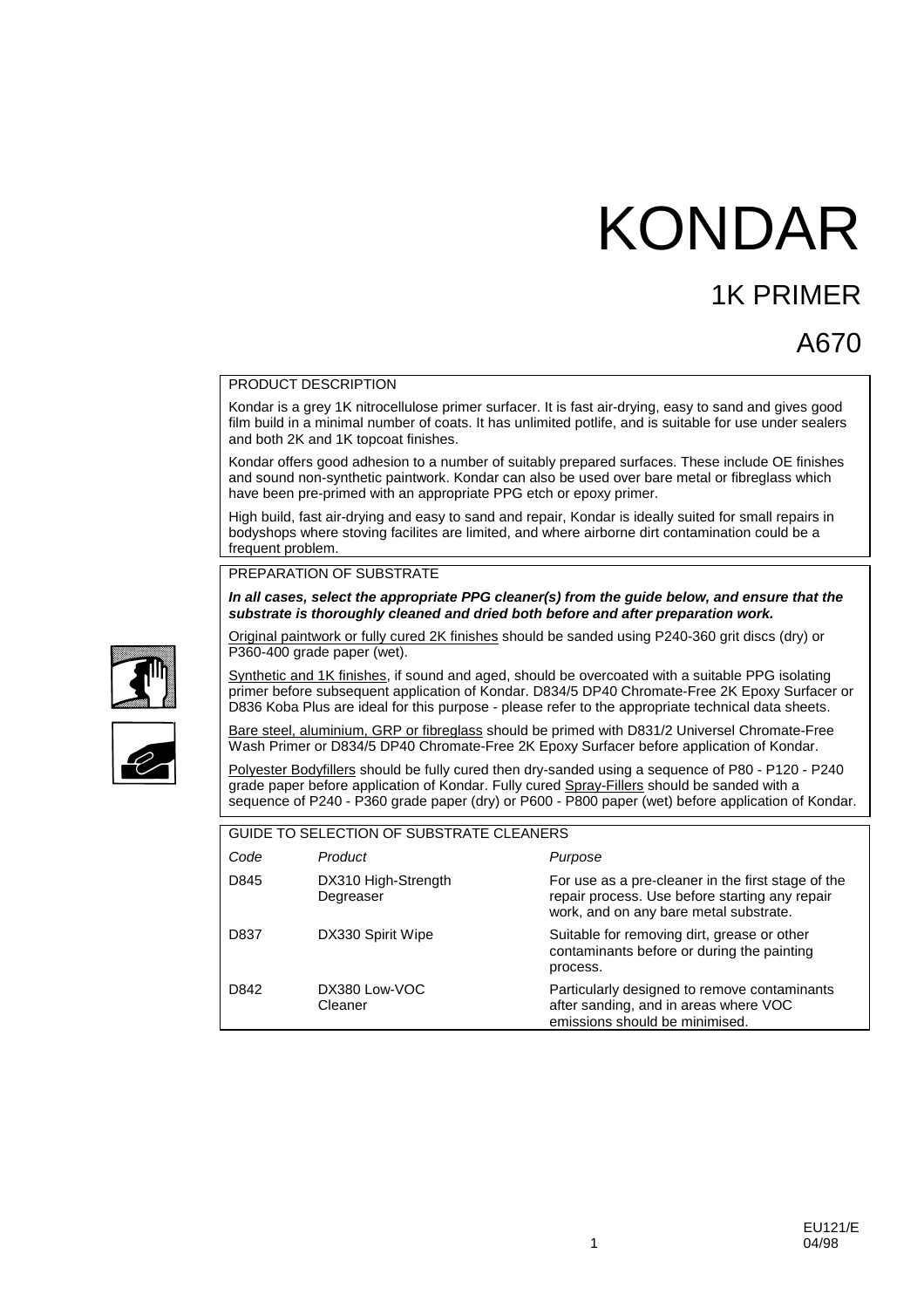## $\boxed{\fbox{1.5}}$











| <b>APPLICATION GUIDE</b>                      |                                                                               |  |
|-----------------------------------------------|-------------------------------------------------------------------------------|--|
| Mixing Ratio:                                 | A670 Kondar:<br>1 vol<br>D866 Deltron 2K Primer Thinner:<br>approx 1 vol      |  |
|                                               | A premium quality PPG cellulose thinner may be used as an alternative to D866 |  |
| Potlife                                       | unlimited                                                                     |  |
| Spray Viscosity                               | 16-18 secs DIN4 / 20°C                                                        |  |
| Spraygun Setup:<br>Gravity                    | 1.6mm                                                                         |  |
| Suction                                       | $1.6 - 1.8$ mm                                                                |  |
| Spray Pressure:                               | $3 - 4$ bar                                                                   |  |
| Number of<br>coats:                           | $2 - 3$ wet                                                                   |  |
| Flash off<br>between coats at<br>20°C:        | 10 minutes                                                                    |  |
| Drying times :<br>Dust-free at 20°C           | 10 minutes                                                                    |  |
| Before sanding<br>and overcoating<br>at $20C$ | 1-2 hours                                                                     |  |
| Total dry film<br>build:<br>minimum           | $50\mu$                                                                       |  |
| maximum                                       | $80\mu$                                                                       |  |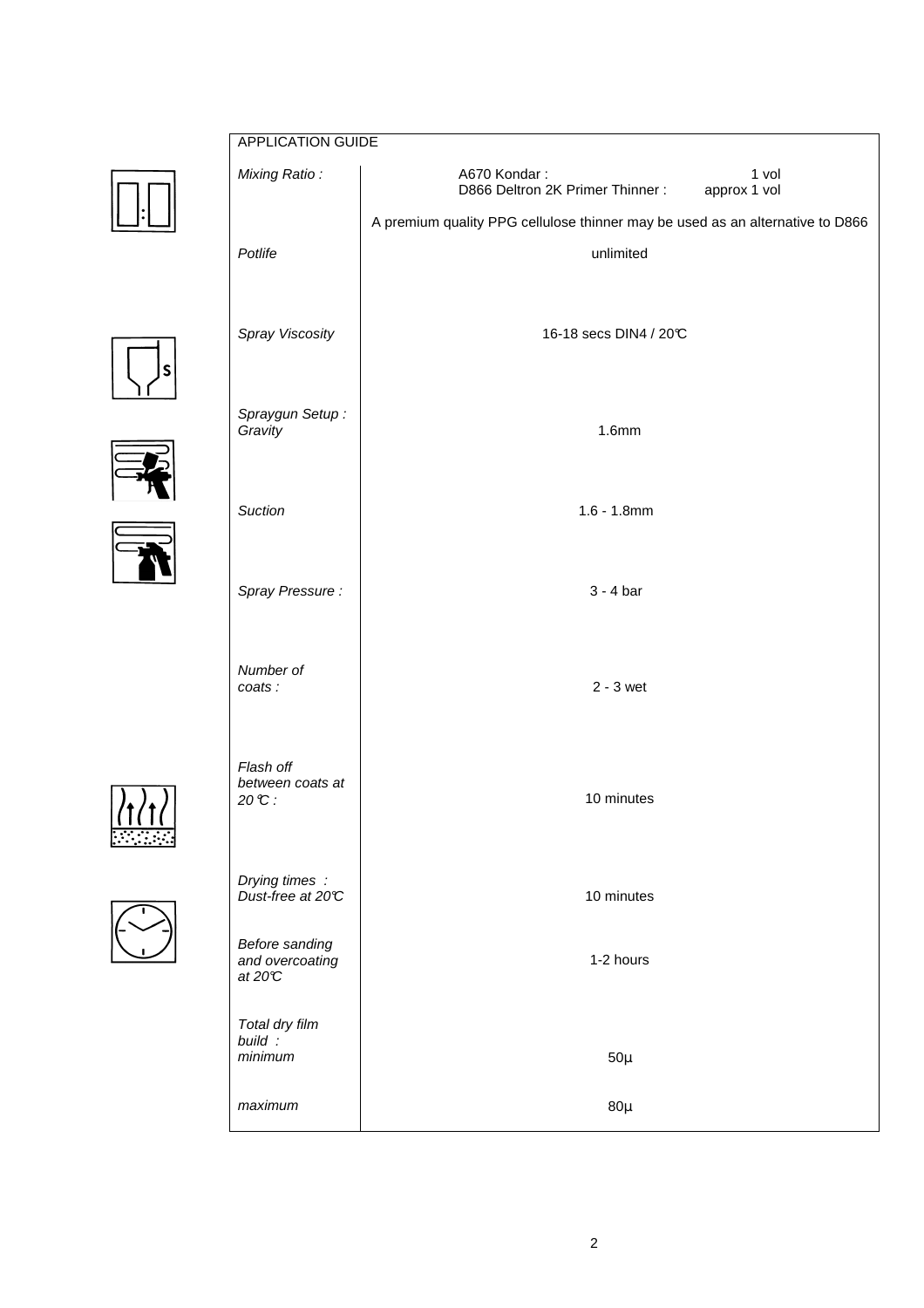| <b>Theoretical</b><br>coverage †:                                                                                                      | approx 3m <sup>2</sup> /litre                                                                                                                                                                        |  |
|----------------------------------------------------------------------------------------------------------------------------------------|------------------------------------------------------------------------------------------------------------------------------------------------------------------------------------------------------|--|
| † Theoretical coverage in thinned, ready-to-spray litres, giving a dry film thickness between indicated<br>minimum and maximum values. |                                                                                                                                                                                                      |  |
| Sanding:<br>grade dry                                                                                                                  | P240 followed by P360                                                                                                                                                                                |  |
| grade wet                                                                                                                              | P600 followed by P800                                                                                                                                                                                |  |
| Overcoating:                                                                                                                           | Most PPG Sealers and Topcoats may be applied over Kondar. Please refer to<br>the appropriate technical data sheet(s) for full details.<br>Please see 'Performance and Limitations' section overleaf. |  |